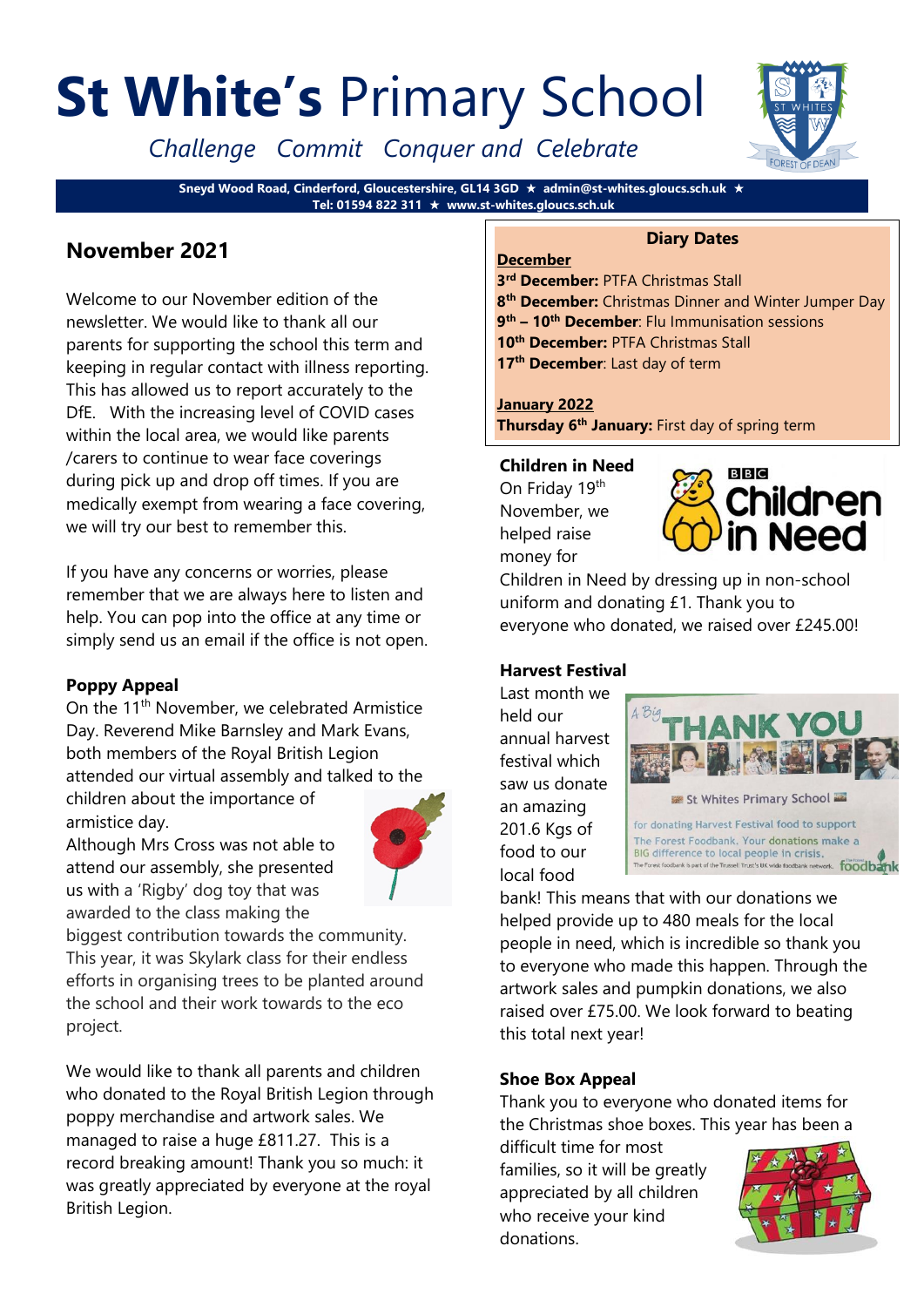**Happy birthday** to the children (and staff) who celebrated birthdays this month:

Jack, Tyler, Rory, Kaycie-Jay, Lilly, Max, Phoebe, Scarlett G, Keali. Alex, Jayden, Freya, Honey, Keiva, Declan, Scarlett G, Evie-May, Katy, Scarlet W, Rocco, Miss Hall, Mrs Hinks, Mrs Milosevic, Miss Powell and Mrs Tilling.

**We completely understand that your child would like to celebrate their birthday in school but please remember that bringing sweet treats into class is not allowed due to potential allergies within their group.** 

#### **Star of the Week Awards**

Every week there is a 'star of the week' and a 'sports star of the week' pupil in each class. Currently we are particularly celebrating 'honesty and reflection' in both our work and sport. Well done to the children who have received awards this month.

| Week commencing 1st November 2021 |                                               |                    |  |
|-----------------------------------|-----------------------------------------------|--------------------|--|
|                                   | Star of the                                   | Sports Star of     |  |
|                                   | Week                                          | the Week           |  |
| Robin                             |                                               |                    |  |
| Wren                              |                                               |                    |  |
| Kingfisher                        |                                               |                    |  |
| Nightingale                       |                                               |                    |  |
| Sparrow                           |                                               |                    |  |
| Skylark                           | Aiden                                         | Clark              |  |
| Jay                               | Keely                                         | Libby              |  |
| Swift                             | Ralph                                         | Amber              |  |
| Woodpecker                        | Bella                                         | Ayrton             |  |
| Heron                             | Phoebe                                        | Harry F            |  |
| Peregrine                         | Honey                                         | Poppy T            |  |
|                                   |                                               |                    |  |
|                                   | Week commencing 8 <sup>th</sup> November 2021 |                    |  |
|                                   | Star of the<br>Week                           | Sports Star of     |  |
| Robin                             | Marley                                        | the Week<br>Oliver |  |
| Wren                              | Catherine                                     | Luke               |  |
| Kingfisher                        | Harley                                        | Katy               |  |
| Nightingale                       | Ellis                                         | Hollie             |  |
| Sparrow                           | Alex                                          | Leo J              |  |
| Skylark                           | Ryan W                                        |                    |  |
| Jay                               | William                                       | Daniel             |  |
| Swift                             | Alice                                         | Miah               |  |
| Woodpecker                        | Amy                                           | Kyla               |  |
| Heron                             | Darcy R                                       | Dexter             |  |

| Week commencing 15 <sup>th</sup> November 2021 |             |                |  |
|------------------------------------------------|-------------|----------------|--|
|                                                | Star of the | Sports Star of |  |
|                                                | Week        | the Week       |  |
| Robin                                          | Emily       | Lilian         |  |
| Wren                                           | Marnie      | Jenson         |  |
| Kingfisher                                     | Rory        | Isaac          |  |
| Nightingale                                    | Chester     | Scarlett       |  |
| Sparrow                                        | Jackson     | Tia            |  |
| Skylark                                        | Albie       | Skyla          |  |
| Jay                                            | Zara        | Jimmy          |  |
| Swift                                          | Ada         | Lucy           |  |
| Woodpecker                                     | Holly       | Luka           |  |
| Heron                                          | Edmee       | Lacie          |  |
| Peregrine                                      | Tom         | Jenson         |  |

| Week commencing 22 <sup>nd</sup> November 2021 |                     |                            |  |  |
|------------------------------------------------|---------------------|----------------------------|--|--|
|                                                | Star of the<br>Week | Sports Star of<br>the Week |  |  |
| Robin                                          | Max                 | Oscar                      |  |  |
| Wren                                           | Frankie             | Phoebe P-L                 |  |  |
| Kingfisher                                     | Ragul               | Oscar                      |  |  |
| Nightingale                                    | Kingsley            | Violet-Belle               |  |  |
| Sparrow                                        | Lily                | Oliver                     |  |  |
| Skylark                                        | Connor              | Poppy                      |  |  |
| Jay                                            | Jonah               | Lydia                      |  |  |
| Swift                                          | Thomas              | Georgia                    |  |  |
| Woodpecker                                     | Riley               | Drew                       |  |  |
| Heron                                          | Jack                | Rhys                       |  |  |
| Peregrine                                      | Maddison            | Scarlet                    |  |  |

# **Music Concert**

On Wednesday 26<sup>th</sup> November, we held a fabulous concert for all the children to showcase what they have been learning in Music during the autumn term. We used the whole of the main school building so that each class or phase could perform in the auditorium and the rest of the school could listen from a safe distance. Sadly we could not invite parents in to watch, but each performance was filmed and the video has been uploaded to our YouTube channel. Access is available through our music padlet and a link has been sent along with this email. We would like to say a massive thank you to the Cinderford Brass Band for coming in to perform to our children. They played a few familiar numbers and "Sweet Caroline" went down a storm! It was so lovely to hear our children sing along!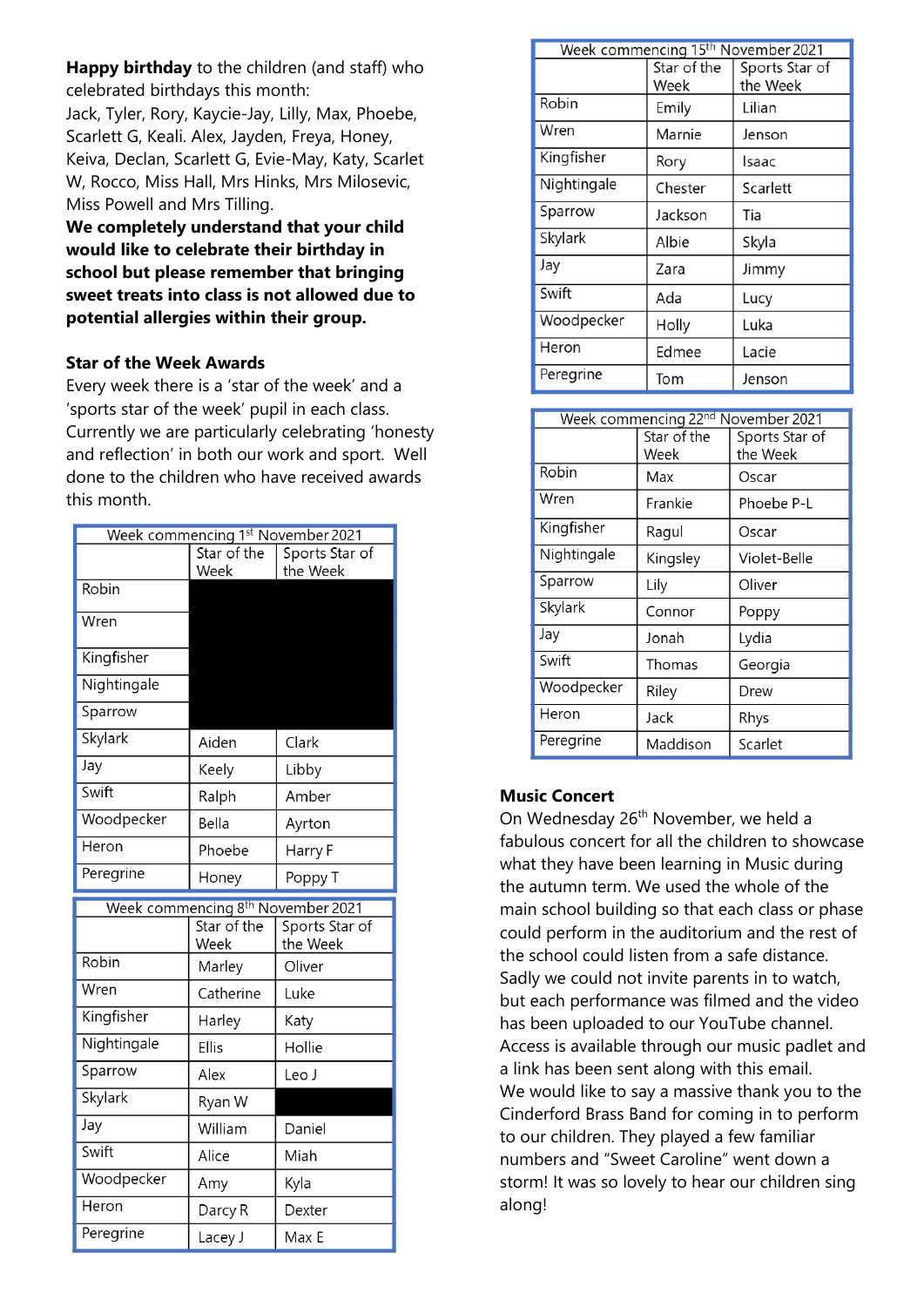# **Science Update from Miss Underwood**

Thank you to everyone who contributed to my question on 'What is good science?' I have compiled everyone's thoughts to put together a set of principles explaining what we at St White's think makes good science. I am going to make this into a poster to display in every classroom and share with parents and governors. Before I do this, I am going to run a competition for the children to design the best illustrated border for this principles poster. More information to follow soon... Skylark had fun planting trees!



# **Swimming in Skylark**

Well done to everyone in Skylark Class for the amazing progress that you all made in your swimming. We are very proud of you all!



# **Trips**

Earlier this month KS1 had the opportunity to go Linear Park to meet the Herdwick sheep and Kate who is the owner and grazier of the flock. Foresters Forest National Lottery Heritage Fund are working on a project that Kate is part of where the sheep are helping to maintain open areas of land through grazing. The children had

a wonderful time asking questions and seeing the sheep. We would like to thank Kate for inviting us over and all our parent helpers too!



Last month The Foresters Forest 'buried heritage' team invited our LKS2 classes to their Broadwell site to learn more about archaeology. This amazing opportunity meant they were able to watch archaeologists at work, learn about the local area



and to understand more about artefacts and their significance in understanding different periods of history.

# **Sporting News Climbing Club**

This term we have started a climbing club at Forest Climbing in Cinderford. The lucky 15 pupils enjoyed their first week playing games on the climbing wall



and working together in a team to keep each other safe. The children have been having a great time. We are considering running this club again for children in UKS2 after the Christmas holiday. If you would like us to send you some more information please contact the school office or Mr Jones [heron@st-](mailto:heron@st-whites.gloucs.sch.uk)

[whites.gloucs.sch.uk.](mailto:heron@st-whites.gloucs.sch.uk) We need 15 keen climbers for the club to run.

# **Football tournament – 26th November**

Well done to our year 3 and 4 team who won the football competition at The Dean Academy today, you played brilliantly! Also a massive well done to our year 5 and 6 team who made it all the way to the final and came runners up to Steam Mills School. We look forward to the next competition!

#### **Can you help?**

Next Friday we are taking a group of year 5 and 6 children to watch Gloucester Rugby and some children do not have the correct footwear. If you have any of the boots below and would be willing to let some children borrow them for the evening please let us know! We will be very, very, very grateful!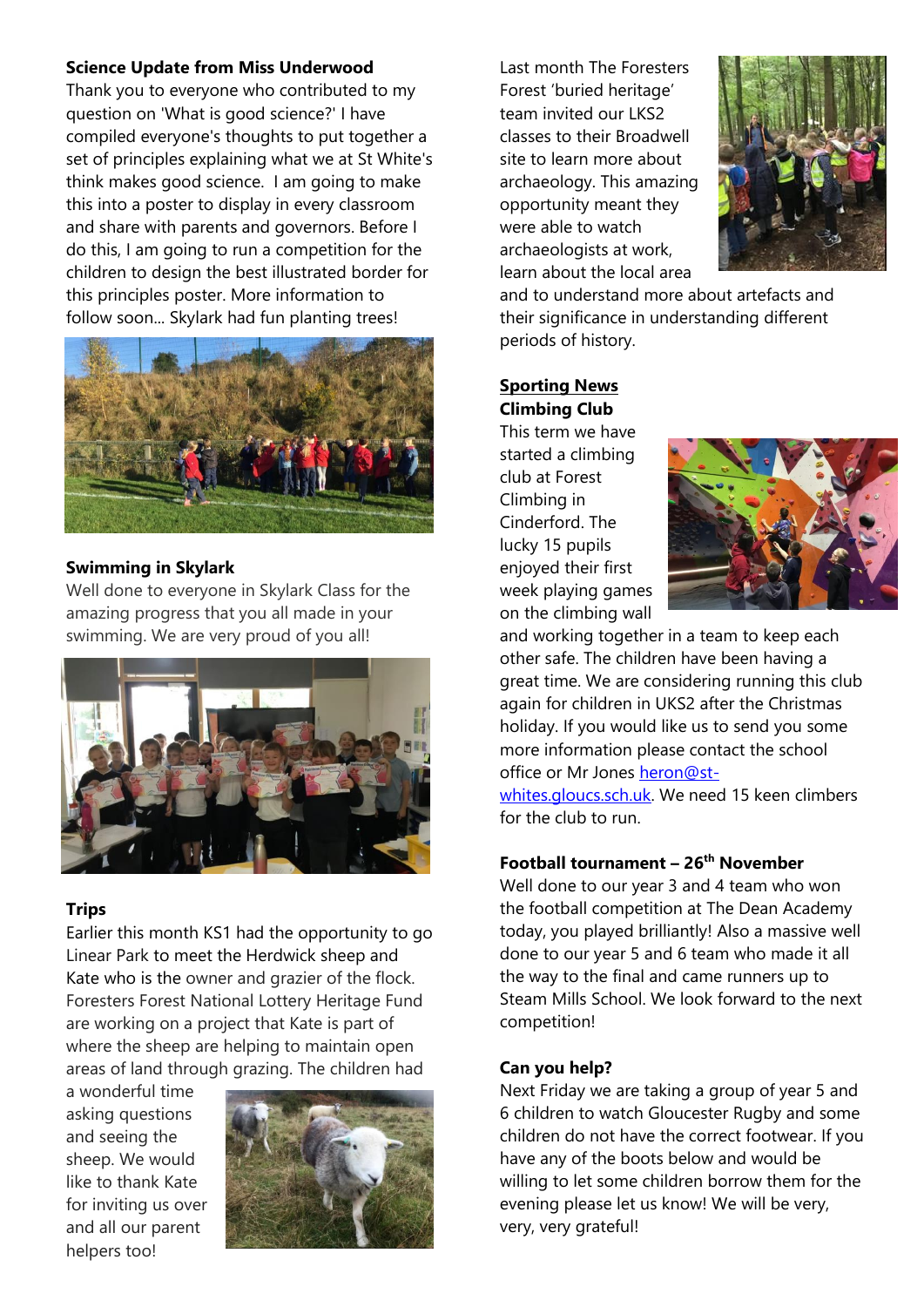#### **Pitch Footwear Guidelines**

Please note anyone taking part in any activity on the pitch at Kingsholm must adhere to the following quidelines

- No trainers or flat soled shoes to be worn on the pitch at any time<br>• Only boots from the permitted list can be worn on the pitch (see image below)<br>• Boots must be clean
- 

Checks will be made prior to activity taking place

Unfortunately, those who don't meeting the guidelines will not be able to take part.



#### **Competition Time! NEW! Lifebuoy Soaper Hero Competition**

Children aged 3-11 are invited to create a brand new member of the Soaper Hero team to help Bish, Bash and Bosh in the fight against hand germs. Someone who will help keep us safe this winter by inspiring everyone to wash their hands and fight winter bugs. Winning entries from the 3-7 and 7-11 age groups will see their character join the Soaper Hero crew in exciting future hand-washing campaigns. The competition closes on Monday 20th December 2021. Prizes will include an art and craft box with colouring pencils/paint, sketchbook and lots more – worth over £50. Plus their character to feature on Lifebuoy Soaper Heroes materials in the future.

School prize: A year's supply of hand-sanitiser and other hand hygiene products from Lifebuoy.

**If you would like to take part in this competition, please come to the school office for an entry form!**

#### **PTFA News**

Our PTFA is always looking to recruit parents to join the team and help come up with exciting fundraising ideas. If you are interested or would like to know more, come along to their next meeting on Wednesday 19<sup>th</sup> January at 2.30pm.

We will be drawing our Christmas Raffle on Monday 13<sup>th</sup> December. Tickets will be available to purchase on Friday  $3^{rd}$  and  $10^{th}$  December. If you have any prizes you would like to donate, please let us know.

#### **Parking**

Now that the cold weather is arriving, we understand that more parents may be driving their children to school instead of walking. If you do bring or collect your child by car, please drive safely and park so that you are not blocking driveways or creating a danger for other road users and pedestrians.

#### **Christmas Information**

We know it will be a very different Christmas again this year, but we still hope to make it exciting for the children, so teachers will be decorating their classrooms as usual, and children will be doing all the usual classroom activities and art work you would expect.

#### **Christmas Stall**

Unfortunately, due to the high level of COVID cases within the local area, we are restricted to how we run our Christmas fundraising.



On Friday  $3^{rd}$  and  $10^{th}$  December,  $3pm - 3.30pm$ , there will be a stall at both entrances where the PTFA will sell raffle tickets, calendars along with a festive challenge. There will be more information coming out early next week! If you have any prizes you would like to donate for the PTFA raffle please bring them to the school office by Friday 10<sup>th</sup> December.

#### **Christmas Lunch!**

We are so excited to announce that children will be able to enjoy our festive dinner this year. Our annual Christmas dinner day will be on Wednesday 8<sup>th</sup> December. The Christmas dinner provided will be: Turkey or Vegetable Wellington, served with vegetables and potatoes. There will be Christmas Rice Krispy Cake as dessert. If you would like to order your child a Christmas dinner, please book a "Red" meal option on parentpay as usual. If you have any issues please let us know by email to [admin@st-whites.gloucs.sch.uk](mailto:admin@st-whites.gloucs.sch.uk) There is no

charge for pupils in Reception, Year 1, Year 2 and benefits based Free School Meals. The price is £2.34 for all other children and should be paid through parentpay.